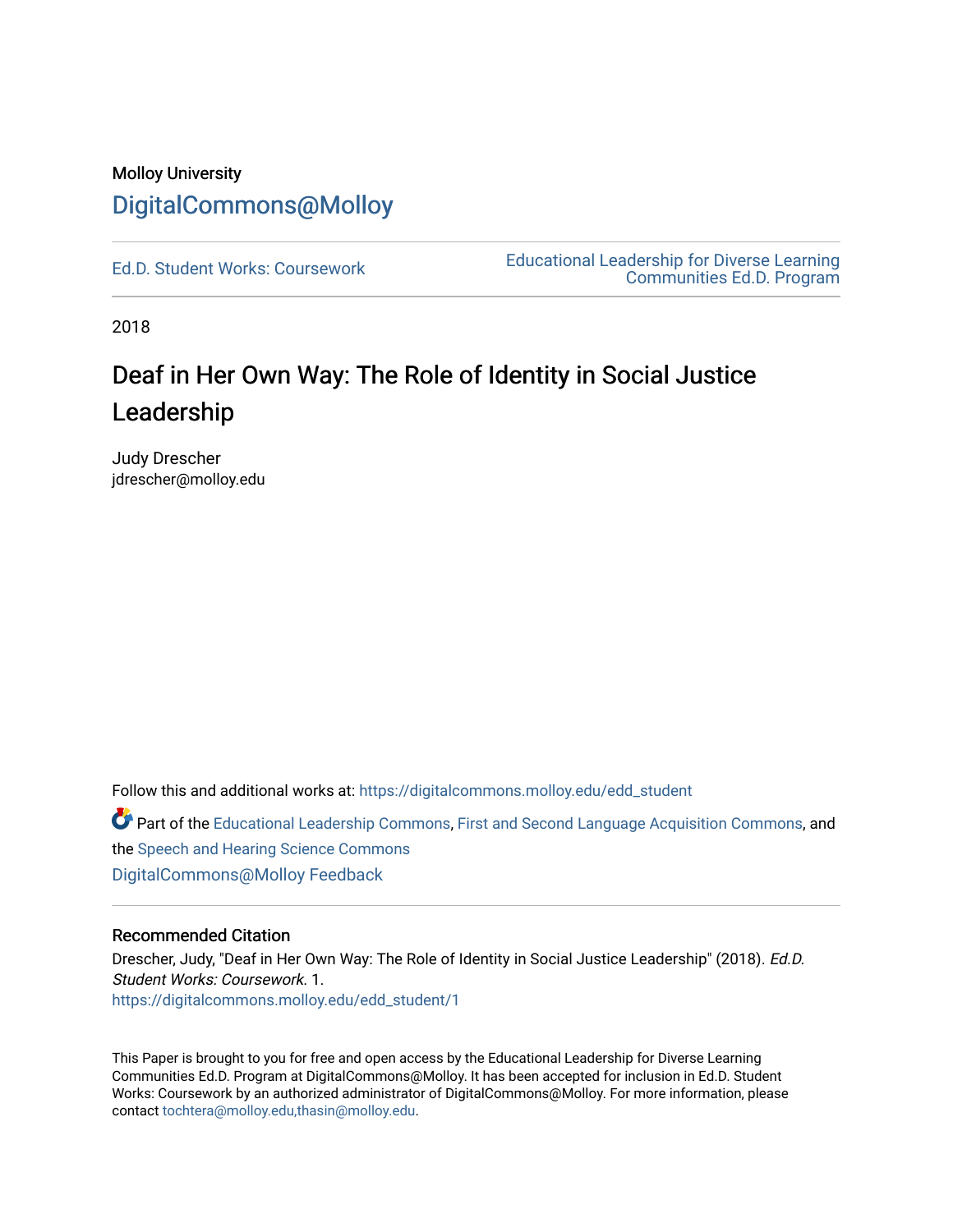# Deaf in Her Own Way: The Role of Identity in Social Justice Leadership

Judith Drescher

Molloy College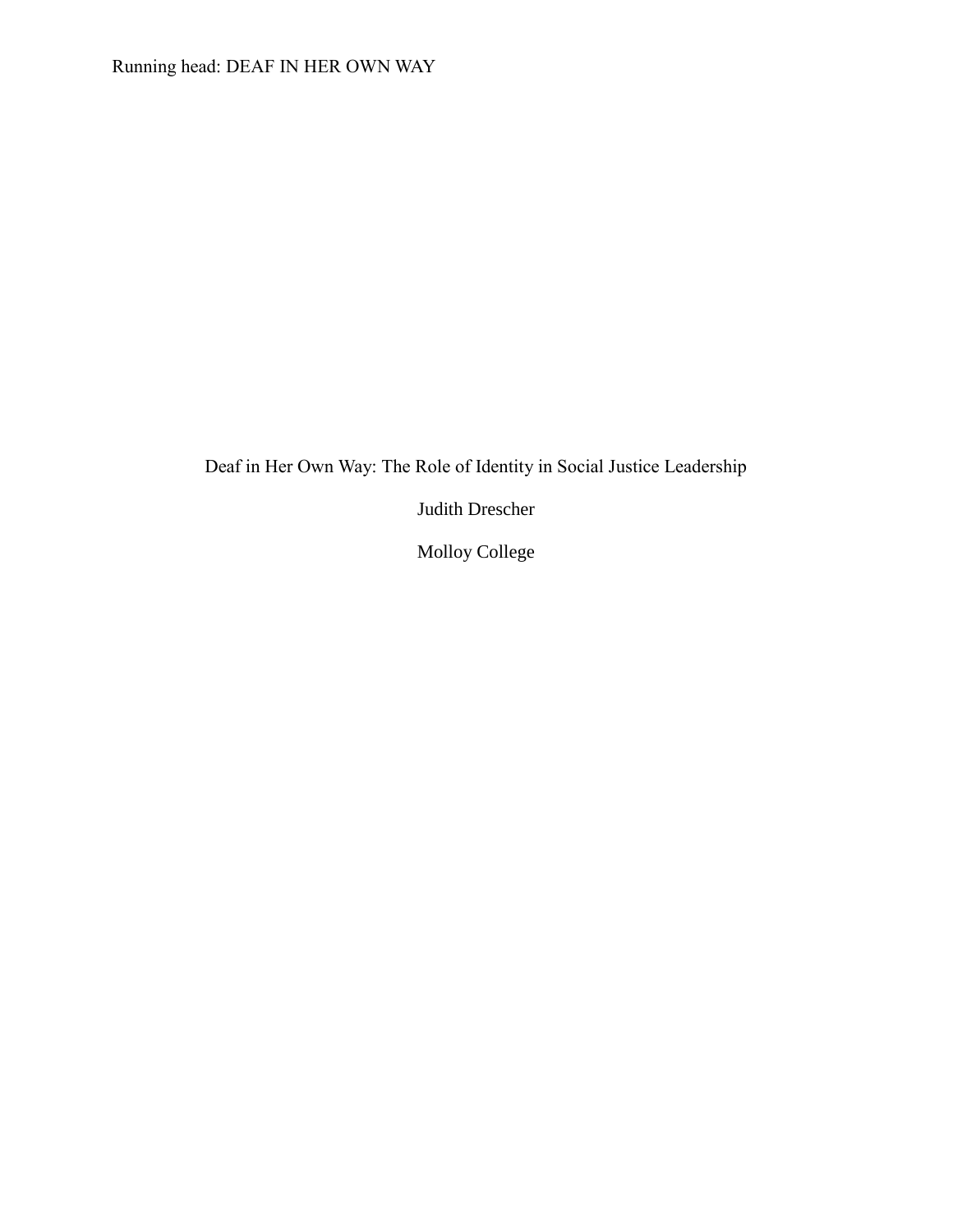#### Abstract

The following fieldwork chronicles the personal and professional trajectory of Cindy Greenspun, a social justice leader at Yale University Library. At the age of eighteen months, Greenspun suffered an illness that resulted in the loss of her hearing and spent nearly the first half of her life fully immersed in the hearing world. Through significant self-reflection and perseverance, Greenspun evolved beyond the binary paradigm of oralism–the exclusive use of speech and lip reading–to ultimately embrace the essence of being both bilingual (speech and sign) and bicultural (hearing and non-hearing). These attributes not only enabled Greenspun to navigate between two distinctly disparate cultures, they also became effective tools for raising social awareness within her own family and professional life. While there is much work to be done in bridging the worlds between the deaf and the hearing, through her own exploration of selfidentity, Greenspun has become *deaf in her own way*. As such, she serves as a catalyst at Yale in championing accessibility and equity initiatives for people with disabilities of all types.

*Keywords*: deaf, d/Deaf, audism, oralism, manualism, linguistic minority, identity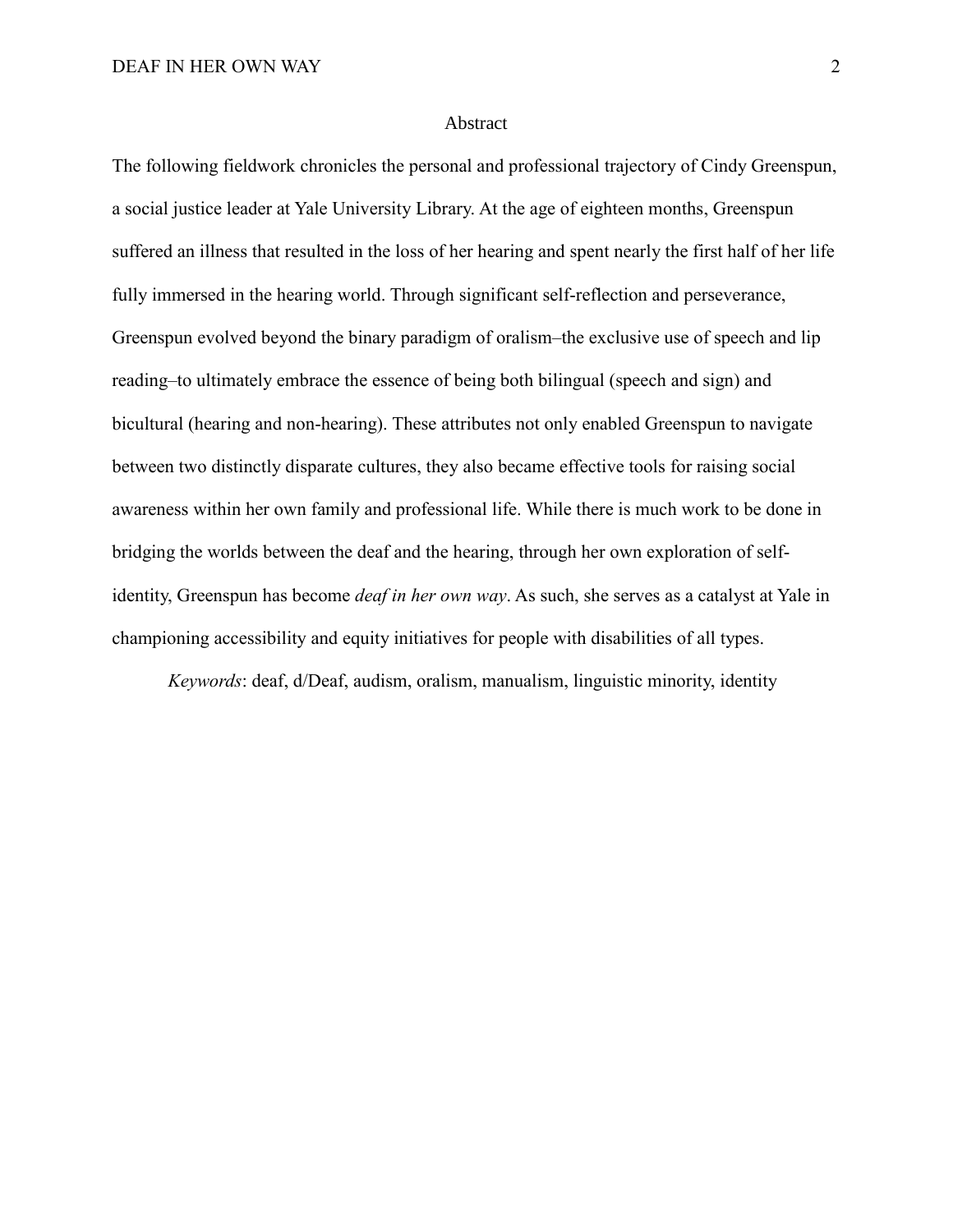Deaf in Her Own Way: The Role of Identity in Social Justice Leadership

For well over a century there has been roiling controversy over the societal handling and education of deaf persons. The brunt of the argument lies between a clinical and societal interpretation vs. a cultural one. The medical profession, as well as the hearing world-at-large has historically considered deafness a disability, recommending hearing and speech-related interventions in order to *fix* the problem. Conversely, the Deaf community has vehemently objected to any such classification and declared it has neither a need nor desire to be *fixed*. Further, proponents of the latter viewpoint have consistently maintained their community is already representative of a fully intact culture, equipped with its own identity, language and support systems (Murray, 2018).

In order to more clearly distinguish which model of *deafness* was being addressed (medical or cultural), both sides adopted Woodward's 1972 upper- and lower-case usage of the word *deaf* in order to visually differentiate between the two (Ladd, 2003). In 2011, Mathews described Woodward's convention–collectively expressed as *d/Deaf*–as a *socio-cultural model of deafness* and defined them as follows: "*Big-D Deaf* is signified by the capitalization of the word Deaf, indicating membership to a cultural and linguistic minority group, as opposed to lowercase [*small* or *little d*] deaf which signifies an audiological deficiency." (p. 361).

Mathews (2011) reported that, once a person self-identified as a big D or a little d it would likely infer societal implications. The researcher posited the distinction of d/Deaf as not merely semantic and suggested most deaf people would be required to align themselves with one philosophy or the other at some point during their lifetime. Once determined, however, choosing either deaf or Deaf would socially translate into an inadvertent statement of a preferred cultural affiliation, which could result in exclusion by the non-preferred group. McIlroy and Storbeck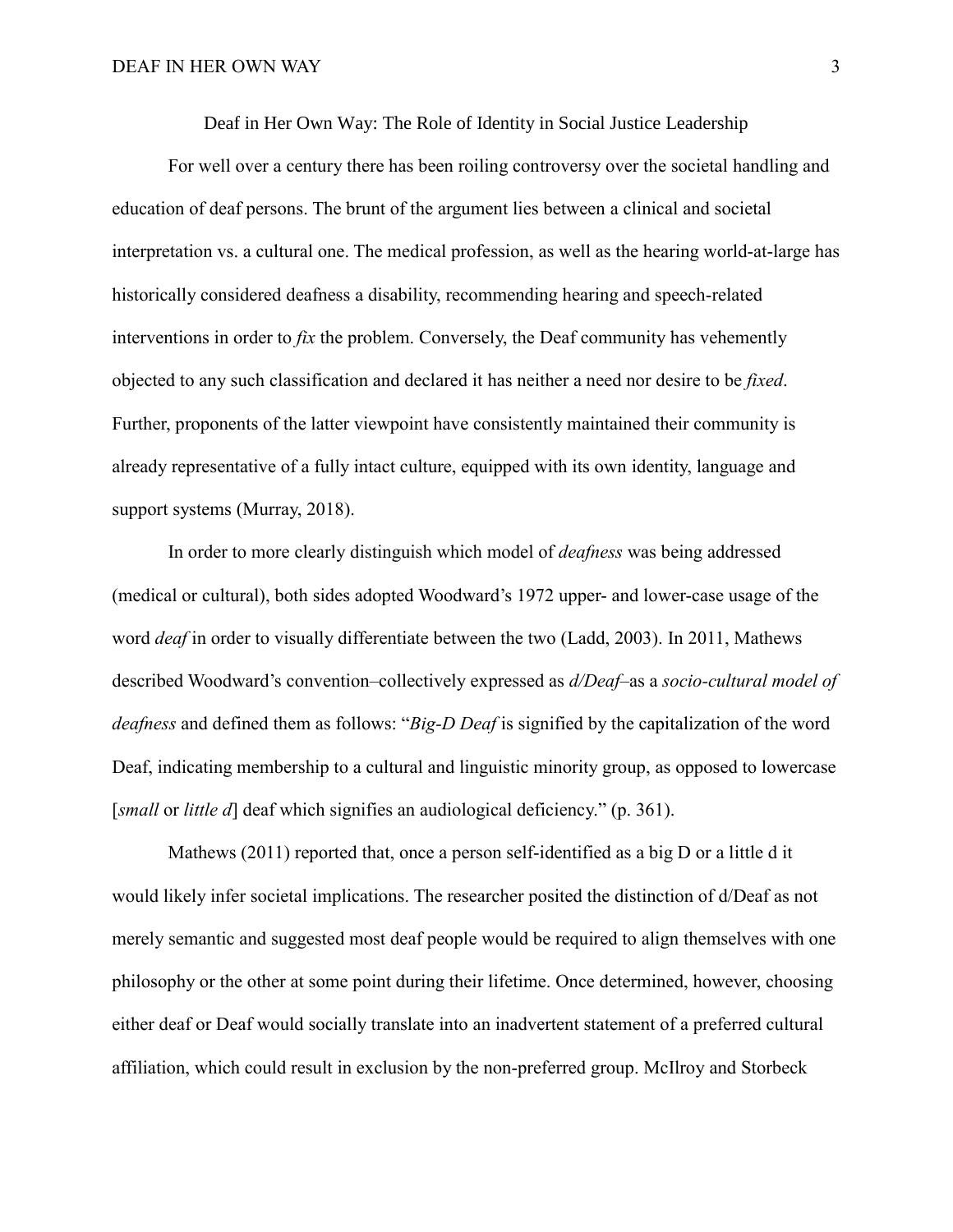### DEAF IN HER OWN WAY 4

(2011) described this restrictive either/or scenario as a *disability-difference binary*: "The assumption has been that only two identities are possible for deaf persons, namely deaf or Deaf, and that all deaf persons fit into one category or the other." (p. 495).

The societal aspects of d/Deaf have played a primary role in the ongoing controversy. In the United States, the Deaf community, or *culturally Deaf* is largely comprised of individuals that attended deaf schools and utilize American Sign Language (ASL), which is the language representative of the Deaf in this country (Ladd, 2003). Also identified as Sign Language Peoples (SLPs), Batterbury (2014) discussed the disparate geographic nature of the membership as well as the social ties that form its sense of culture: "SLPs are a territorially dispersed minority linguistic community with a shared sign-language, culture and experiences of exclusion and stigma." (p. 547).

Conversely, small d individuals have generally been mainstreamed through standard education channels and for a variety of reasons that are largely societal, were not exposed to ASL (Ringo, 2018). According to the National Institute of Deafness and Other Communication Disorders (2016), 90% of deaf children are born to hearing parents. Antia (2013) stated likewise, 75% of deaf children are mainstreamed through the public education system in the United States. The culturally Deaf are highly attuned to the fact that ASL is not often presented as a viable alternative to invasive medical procedures such as the cochlear implant. Therefore, the community has been reluctant to acknowledge any midway position, for fear it would proffer a historical return to audism (a discriminatory attitude towards Deaf culture), which would pose a true threat to their established way of life (Lantos, 2012).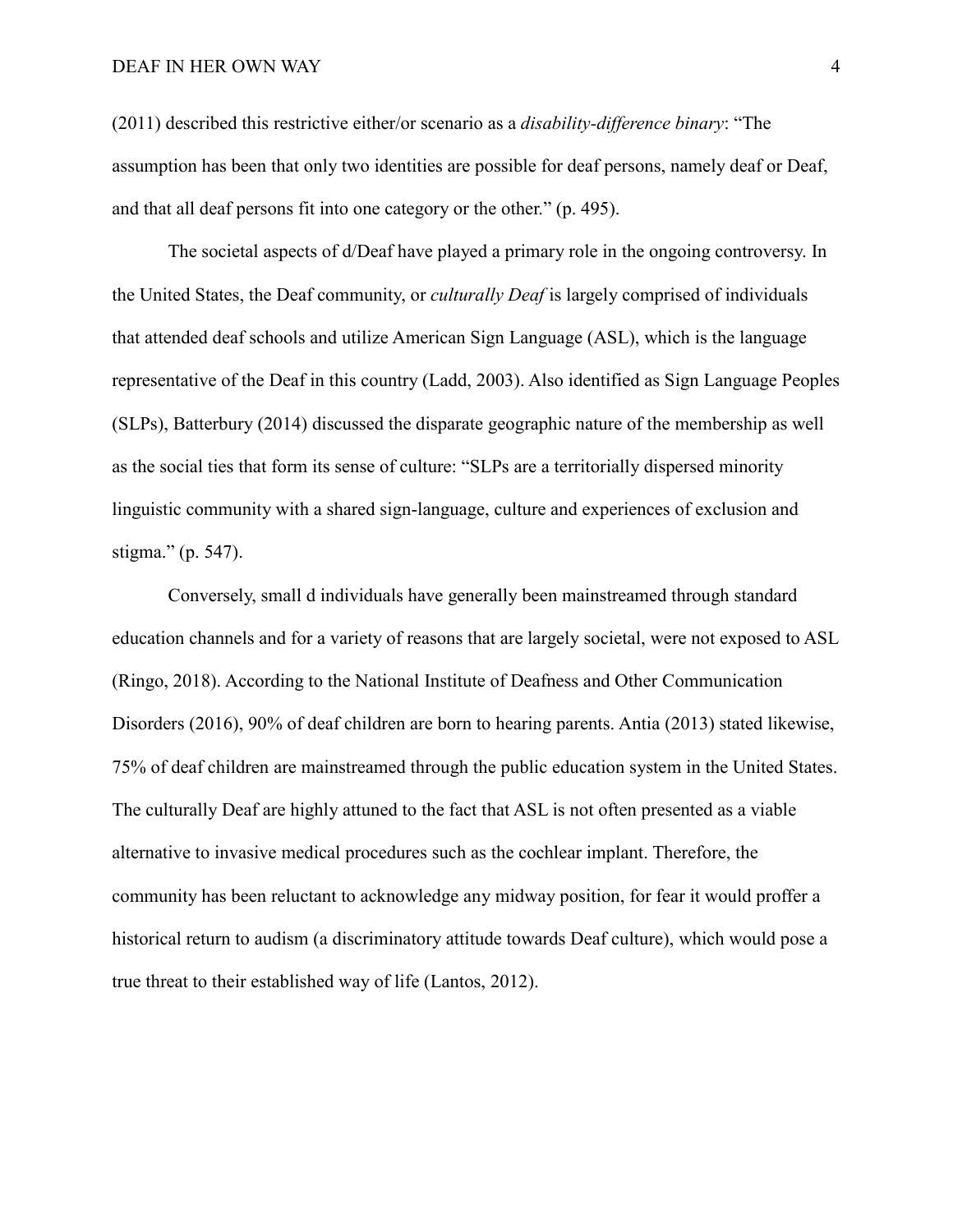# An Evolution of Identity

Cindy Greenspun is a business systems analyst at Yale University Library. She holds a BS in Professional and Technical Communication from the Rochester Institute of Technology and an MBA from the University of New Haven. Greenspun is also deaf in both ears and has consistently described herself as a *little d.* In this context and for most of her life, Greenspun has largely been aligned both personally and professionally with the hearing world. Greenspun fits the aforementioned small d profile: she was mainstreamed in school and wore hearing aids as a child; worked extensively with speech therapists in her primary years in order to develop lipreading techniques; and as an adult opted for a cochlear implant. During her freshman year in college, however, upon realizing her language skills were both lacking and holding her back, Greenspun opted to immerse herself in big D culture and subsequently acquired a fluency in American Sign Language (ASL). As a result, Greenspun is considered highly-functioning and able to navigate between the Deaf and the hearing world, as she not only has the ability to lip read, but also utilizes ASL, interpreting services and other assistive technologies in her professional life.

Ironically, it is the aforementioned social stratification that has at times kept Greenspun from being truly able to establish a foothold in either culture. During her interview, Greenspun was asked if her situation was perhaps comparable to a light-skinned black from an inter-racial union; the thought being that this person–no matter what–would never be quite *white* enough or *black* enough to be fully accepted by either group. Greenspun responded: "One of my biggest challenges is isolation. I chose to be in the hearing world (little d) but one of the drawbacks is not feeling included or being excluded at times.…I feel like I straddle between the deaf and the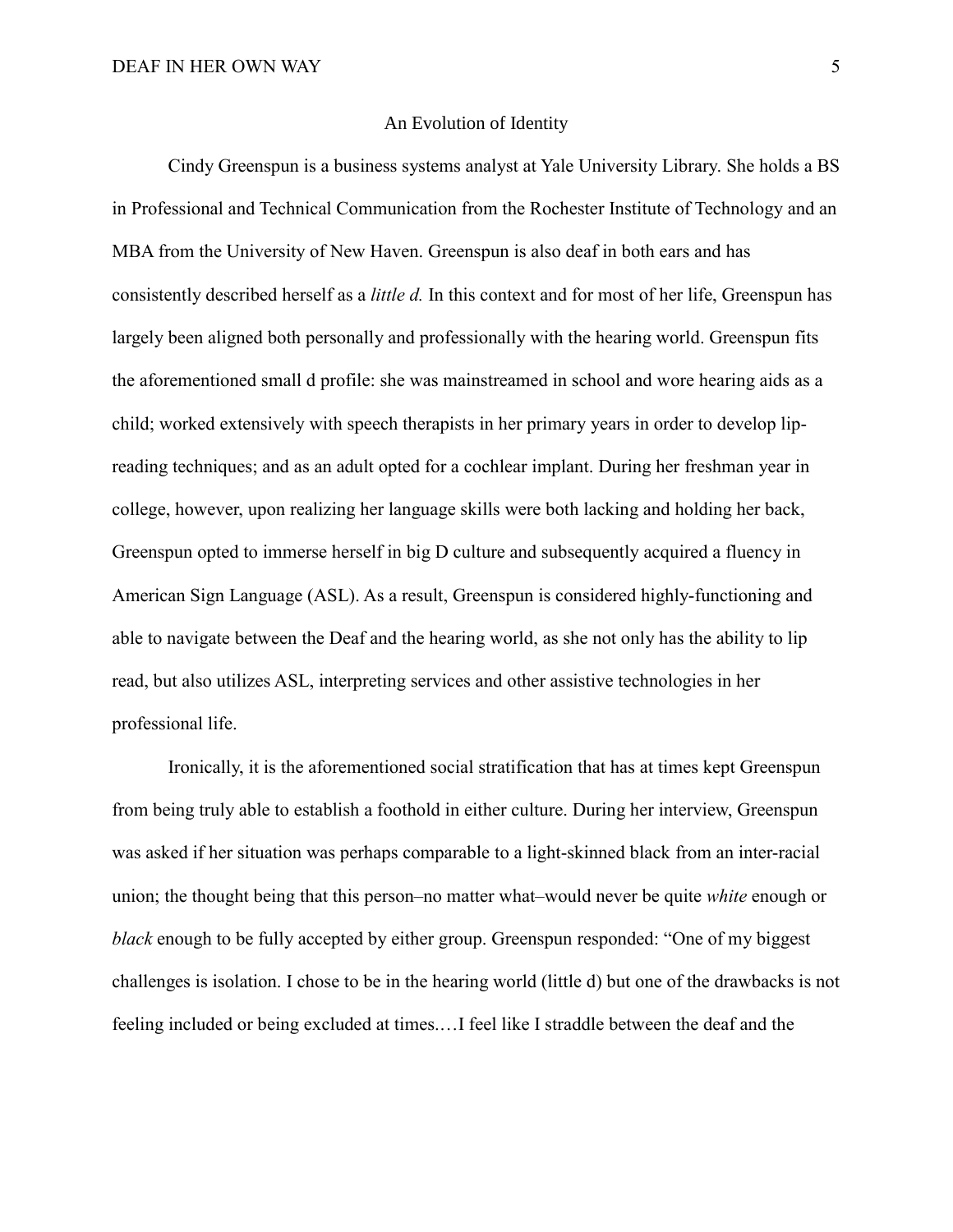hearing worlds, so I am that light skinned black person." (C. Greenspun, personal communication, October 10, 2018).

While feelings of exclusion and isolation are undisputed realities for Greenspun and others like her, studies have shown that a departure from the disability-difference binary to a more inclusive perspective are not only evidence of individualized growth, but also, represent a necessary transition in order to enact any meaningful societal change. Jambor and Elliot (2005) identified inherent practices, such as Greenspun's adoption of bilingual (speech and sign) and bicultural (hearing and non-hearing) strategies to be milestones of a highly functioning deaf person, as well as an indicator of personal confidence and future success:

Deaf individuals who develop bicultural skills are able to function effectively in the dominant culture as well as in the culture of the minority group. They are often able to succeed professionally in the hearing world as well as identify with the Deaf community and fight for social change. Those who are able to find a balance between their involvement in the Deaf and the hearing world tend to have positive self-esteem. (pp. 67-68).

In an ethnographic study conducted on deaf identity, McIlroy and Storbeck (2011) defined these types of bilingual/bicultural behaviors as the culmination of becoming *DeaF* [capital D/capital F]. In this context, the uppercase *F* signifies a person's evolved sense of *fluidity*, defined as an ability to effectively operate between two cultural plains. The research suggested, however, once an individual chose to blur the line of d/Deafness, the emergence of identity could also result in unintended consequences, such as familial or cultural fallout. The study concluded that, once an individual fully transitions from binary to fluid, it was likely due to a substantial investment in critical self-reflection and cross-cultural dialog.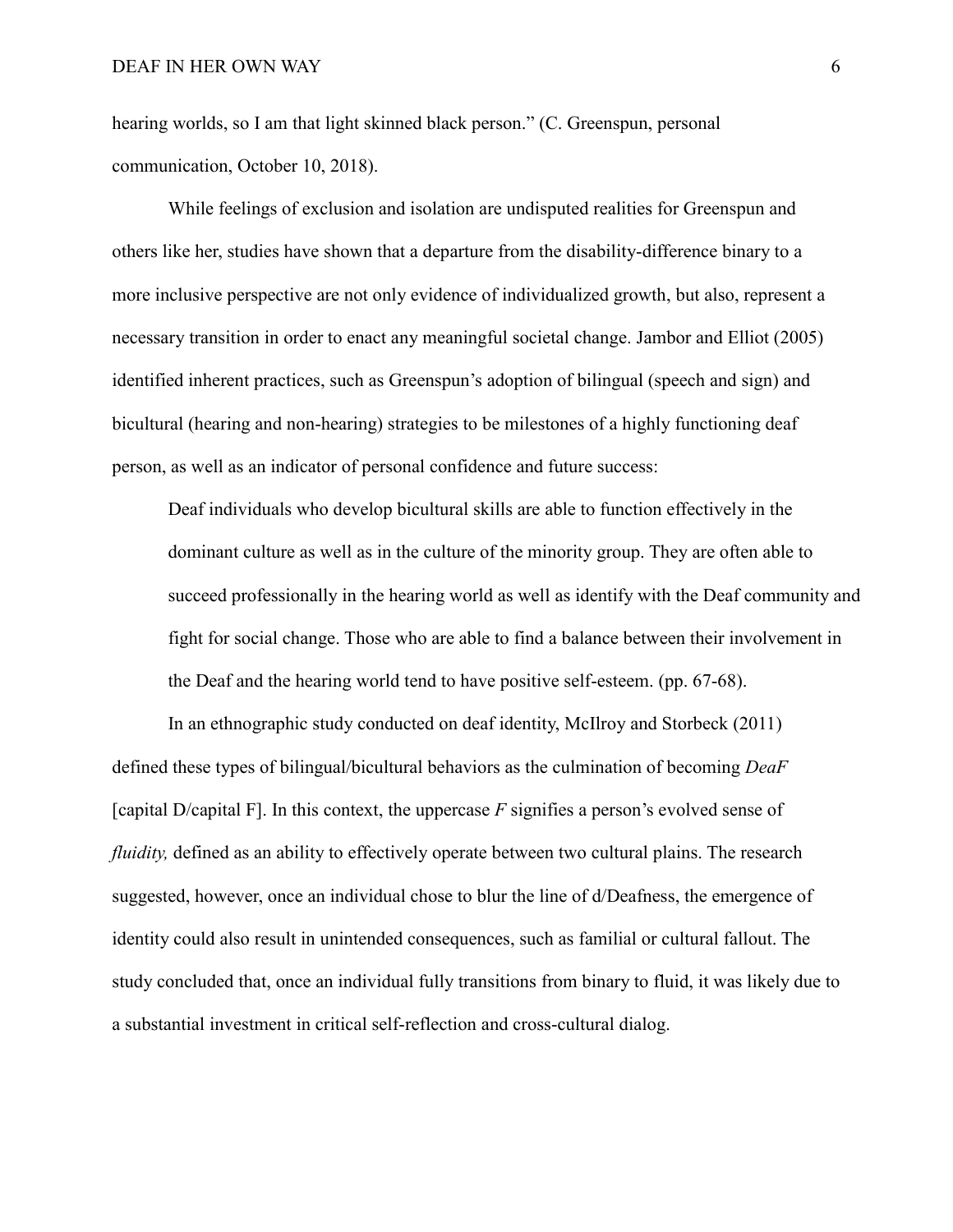In 2004, Ohna published an article titled: *Deaf in my own way: Identity, learning and narratives*, which was an extensive qualitative study exploring the complexities of deaf identity and served as the cornerstone for McIlroy and Storbeck's 2011 research. Ohna's results suggested once a person made a conscious decision to cast aside the binary d/Deaf restrictions and opinions of others, they become *deaf in my own way*. Further, the research stated this transformation was likely achieved only after years of grappling with the juxtapositions of inclusion/exclusion, alienation/affiliation and acceptance/rejection from either or both sides: "*Deaf in my own way* means daring to risk something. It means recognizing that identification with hearing [and Deaf] persons can no longer be handled as it was in earlier [life] phases and that there might be significant consequences from that. (p. 34)."

The literature supports that in relation to her deafness, Greenspun exhibits many of the attributes associated with a highly evolved sense of identity. By being deaf in her own way, Greenspun has met the standard of bilingual, bicultural and DeaF. While that accomplishment on its own might be considered enough of an achievement, it is particularly remarkable given the fact that Greenspun had nearly *any* language skills prior to the age of five. Humphries et al., 2012 stated that by virtue of the impairment, young children with hearing deficiencies are in imminent danger of never fully acquiring their primary (or first) language and are therefore, at risk of being linguistically deprived: "The brain of a newborn is designed for early acquisition of language…A child who has not acquired a language by that time [the age of five] (often called the "critical period") runs the risk of not acquiring native-like fluency in any language." (p. 2). The following sections chronicle Greenspun's journey towards achieving her bilingual and bicultural freedom, as well as detail her background, education and career.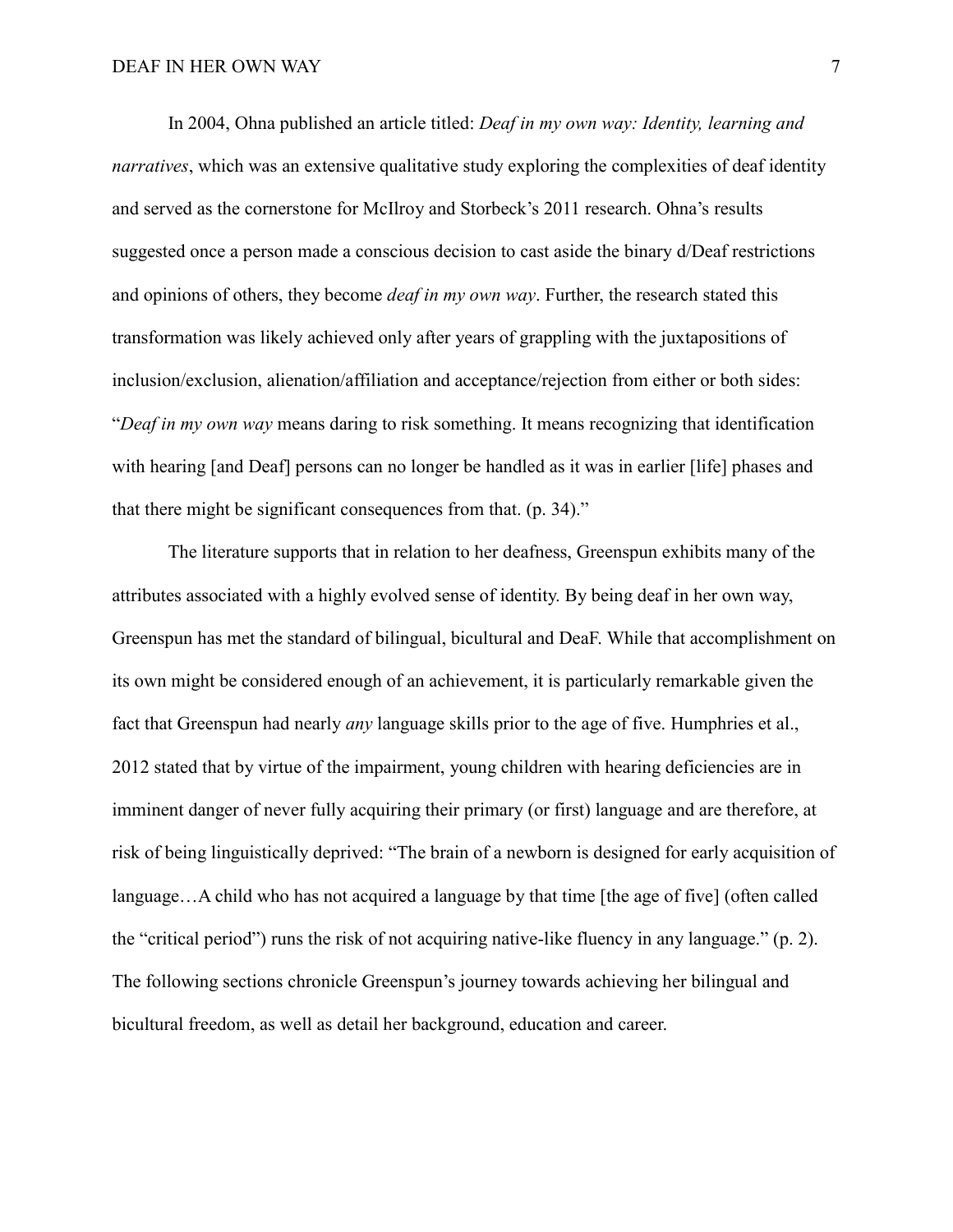#### Background

Cindy Greenspun is the only deaf member in her family. She was born in Connecticut and has two brothers, one of which is a twin and an older sister. In 1969, at the age of eighteen months, Greenspun contracted spinal meningitis and as a result suffered a 65-70% hearing loss in both ears. Her mother, Ann Menze, sought advice regarding how to best handle the situation, but ultimately went against medical recommendations by deciding not to send her daughter away to a school for the Deaf. Moreover, Menze determined that she wanted Greenspun to have little, if any interaction with Deaf culture and became intent upon her functioning as a hearing person instead. Towards that end, Menze began working nights so she could tend to her daughter's needs during the day, ultimately embarking upon a strategy of utilizing hearing aids and prohibiting the use of ASL.

Thus, as a toddler, Greenspun's primary method of communication was largely nonverbal: "I did not speak until I was five years old, my mother would just let me grunt and point and try to appease me with lots of guesswork." (C. Greenspun, personal communication, October 30, 2018). This all or nothing linguistic scenario was consistent with the philosophy of the 1960's and beyond (Ladd, 2003). The literature of the day and medical advice strongly suggested once a child was introduced to ASL, it would only serve as a crutch and therefore, the child would not or could not become bilingual (attain verbal and sign acquisition). Since then, however, that assertion has been challenged across numerous studies (Thompson, Cotnoir-Bichelman, McKerchar, Tate, & Dancho, 2007; Mathews, 2011; Humphries et al., 2012) and will be discussed in a later section of this document.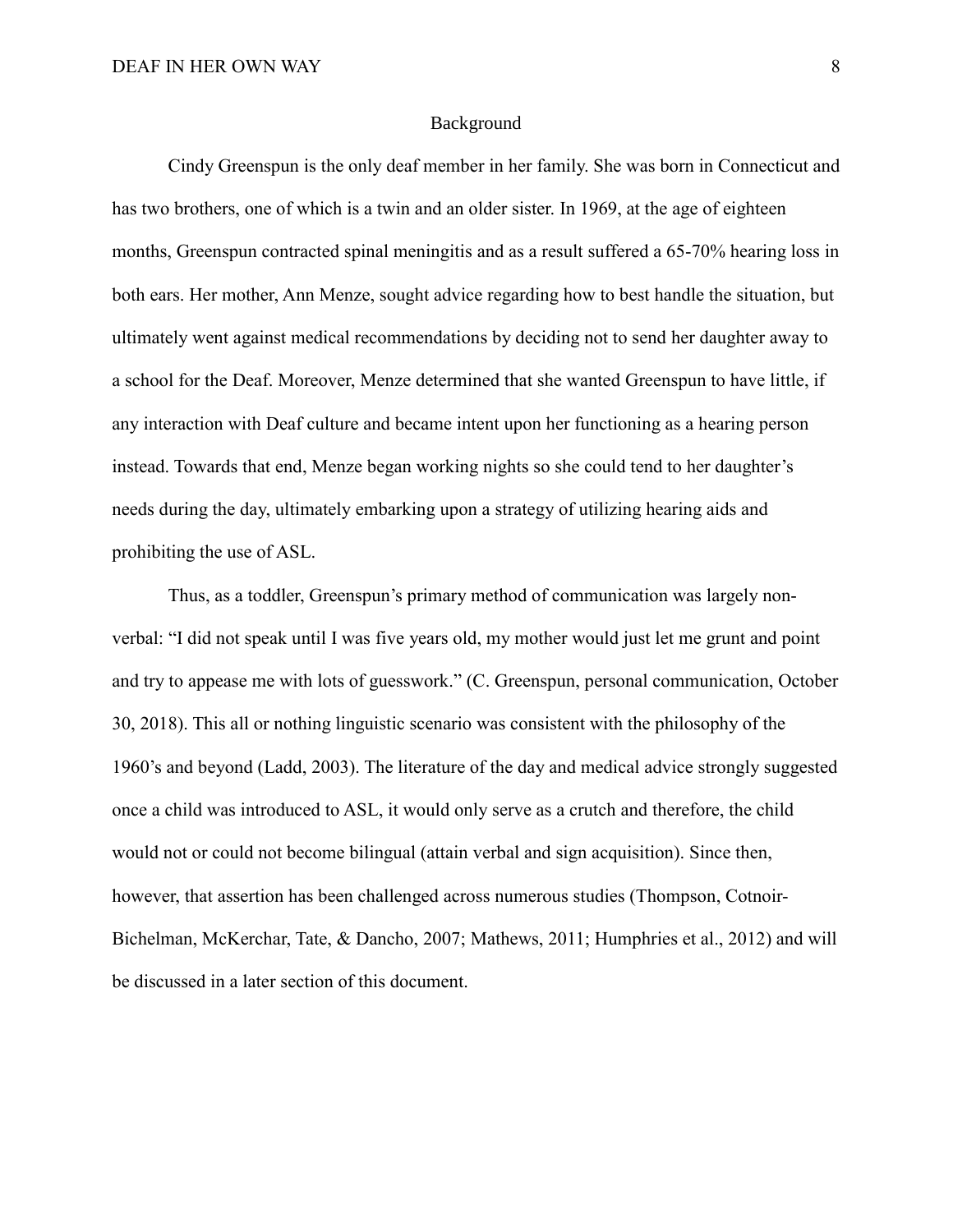# Acculturation into Hearing Society

Once Menze discovered her daughter could learn to speak, she began searching for a public school that could accommodate her and found one nearby that had received a grant to host a kindergarten class for deaf children. It was there that Greenspun was first introduced to both speech therapy and Cued Speech, a visual communication method via the use of hand gestures, which is used in conjunction with lip reading in order to clarify any spoken words that may look alike, e.g., me, be, pea; mark, bark, park (Giese, 2018). Due to her lack of prior exposure, however, Greenspun's progress was slow and while therapy proved effective, she nevertheless ended up repeating the year.

In order to accelerate Greenspun's new-found awareness and assist in her learning, Menze hired a second speech therapist to work with her daughter at home during the evenings. Unfortunately, this approach proved to be too much therapy for a small child to endure. Greenspun stated that while that she was extremely fond of her both of her therapists and appreciated all they could offer, she was nevertheless miserable during that time and often threatened to run away. Ever mindful of the stress that induced these occasional outbursts, Menze nonetheless could see that real progress was being made and dealt with them in stride. Of paramount concern to her was the grant that provided Greenspun's critical accommodations was only applicable to kindergartners; this meant there would be no services available once she advanced into first grade and beyond. As such, Menze went on the hunt for a second time and ultimately discovered a school in a nearby state that had an established, long-term support system for mainstreamed deaf children. After careful consideration, Menze decided to uproot herself and her four children and relocate to Pennsylvania.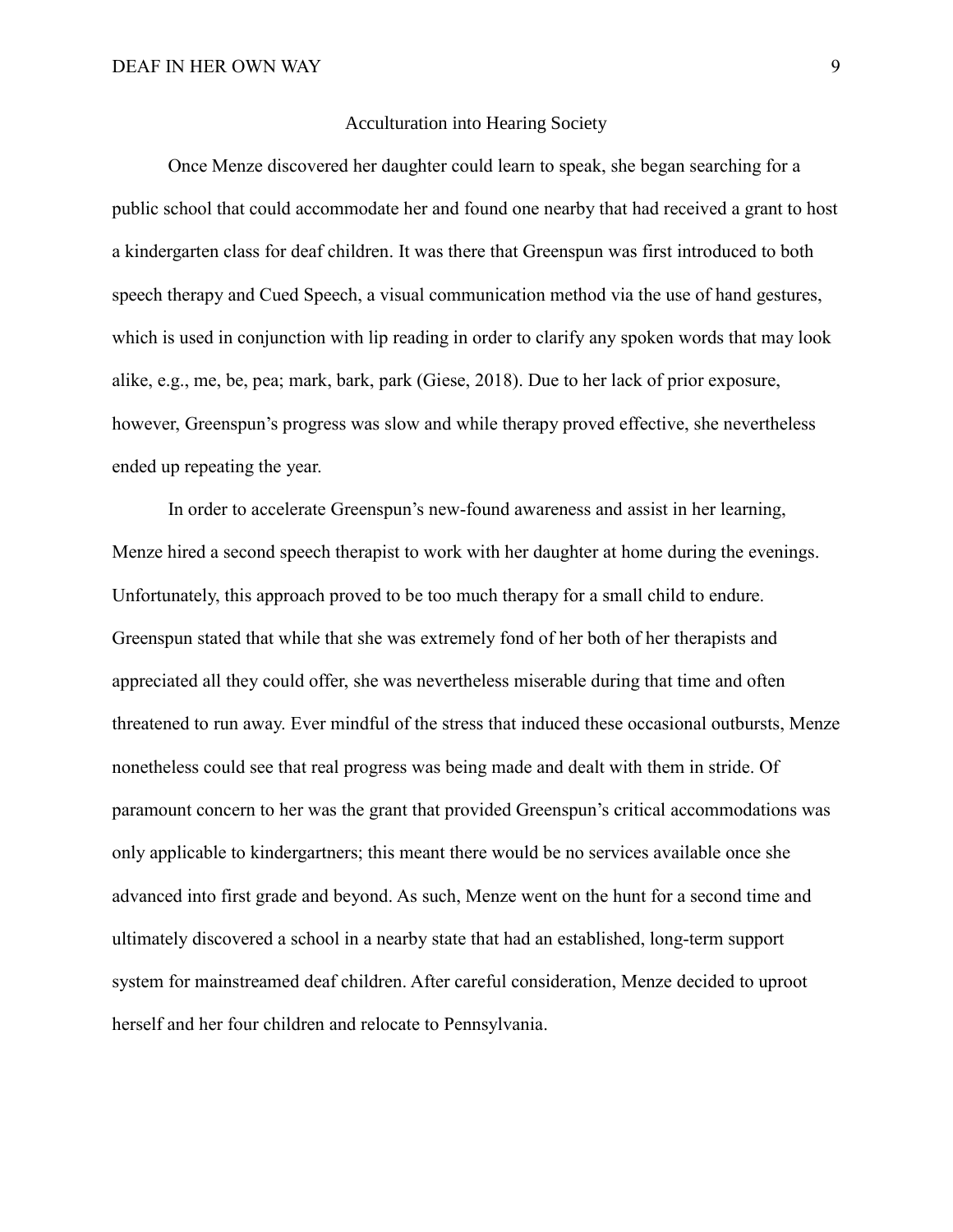Over the course of the next four years, Greenspun developed her language skills to such an extent she was nearly fully functioning within the new educational environment. Her stability enabled the family to return to Connecticut, where she attended a public school without accommodations for the rest of her remaining years. While Greenspun acknowledged she no longer required speech therapy, the return to mainstream schooling presented new challenges. For example, in a typical classroom, Greenspun described she would frequently miss out on critical components of lecture, as the teacher's back would be to her while writing on the blackboard and speaking at the same time. Moreover, without accommodations, group discussions also proved nearly impossible to follow. Greenspun believes these were contributing factors as to why her grades ranged between C's and D's with only the occasional B. As such, her low GPA proved to be an additional obstacle when it came time to apply for colleges.

Menze's impact on her daughter's life, particularly during those formative years cannot be understated. Throughout the interview, Greenspun attributed both her strength and resilience to her mother's continuous dedication and pragmatic support:

My mother is a very strong and strong-willed woman and I believe that she shaped who I am this day. She had every belief that I could do anything I want. I remember a conversation with her when I turned 16 and was exploring what types of jobs I could go for. When waitressing was suggested, my immediate answer was that I couldn't do it – and at first, she said I could. When I insisted I couldn't, she then said, okay – you're right, you can't do it. I remember feeling shocked that she would say that and to prove her wrong, I went out and got a waitressing job. I waitressed the rest of the year in high school, and throughout college. (C. Greenspun, personal communication, October 10, 2018).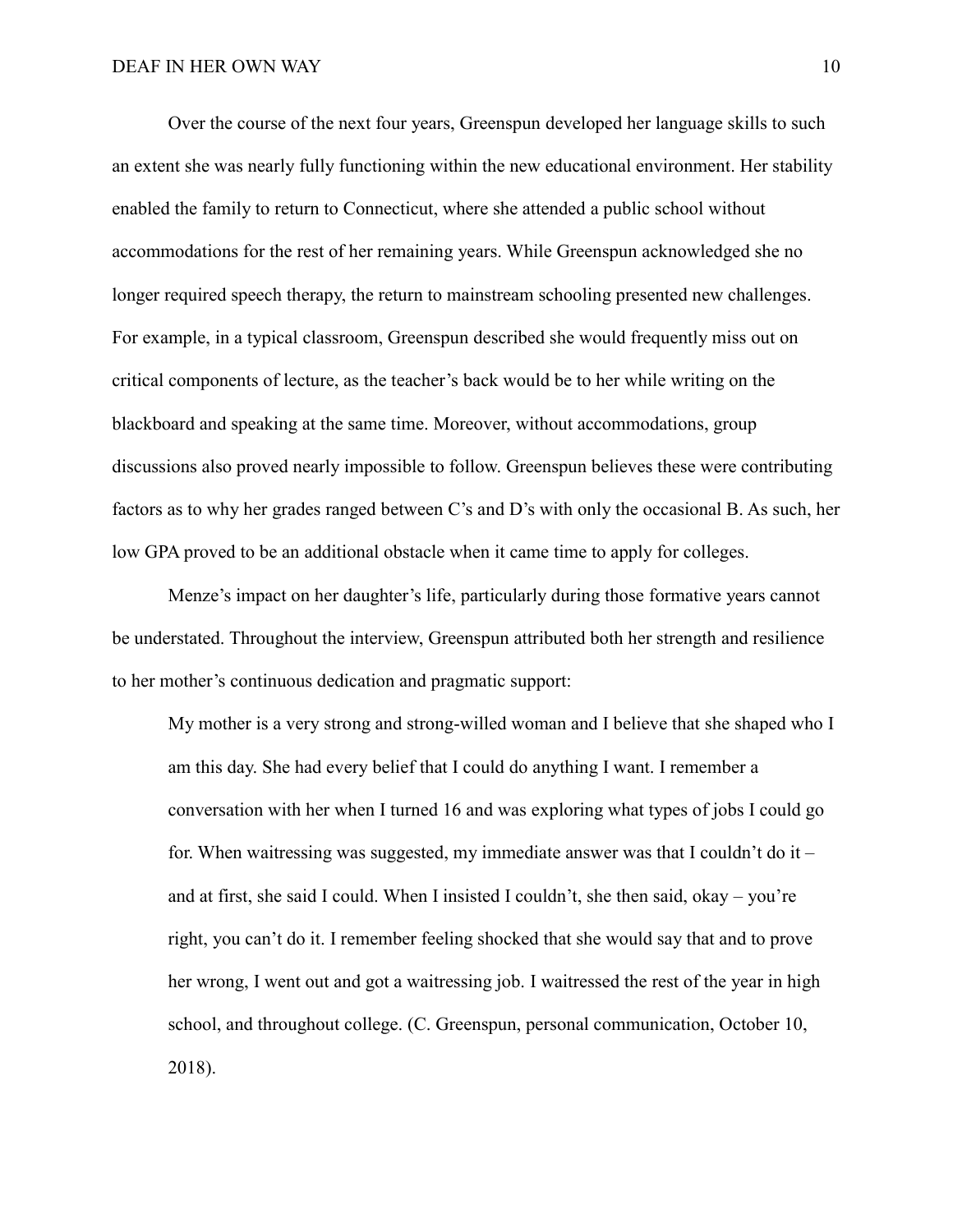It is also necessary not to underestimate the extent to which Menze's firm stance regarding oralism–speech and lip reading vs. manualism–the use of sign language (Lantos, 2012) influenced Greenspun's own philosophy of cultural affiliation. Throughout her young life, Menze had instilled in her daughter a strong sense of allegiance to the hearing world. More importantly, restricting Greenspun's exposure to Deaf culture as well as discouraging any use of ASL also resulted in her holding a negative attitude towards Deaf society. Greenspun described herself during this time as being almost *anti-deaf* and for that reason, had never even considered any big D options when applying for colleges, which is what made the likelihood of what happened during the next stage of her life all the more remarkable.

## The Turning Point

Due to the diligent efforts and sage advice of a family friend who was also a counselor, despite Greenspun's limited choices (largely due to her GPA) she was encouraged to apply to the Rochester Institute of Technology (RIT), which also happened to be the home of the National Technical Institute for the Deaf (NTID). Because of her reluctance to explore big D options, however, Greenspun attended her freshman year at RIT without the use of accommodations, thus, her trend of poor grade performance continued. By the end of the year, Greenspun was warned that unless her grades improved, she would be in danger of flunking out. Greenspun described how strongly she relished her new-found freedom and being away at college. She believed the experience significantly improved her level of confidence and for the first time, she had even begun to date. It was only when faced with the likelihood of losing it all that her epiphany struck: "I struggled in my first year until I realized that if I learned sign language, I just might be able to keep up." (C. Greenspun, personal communication, October 30, 2018). This single leap of faith served as the impetus for Greenspun to break away from the paradigm of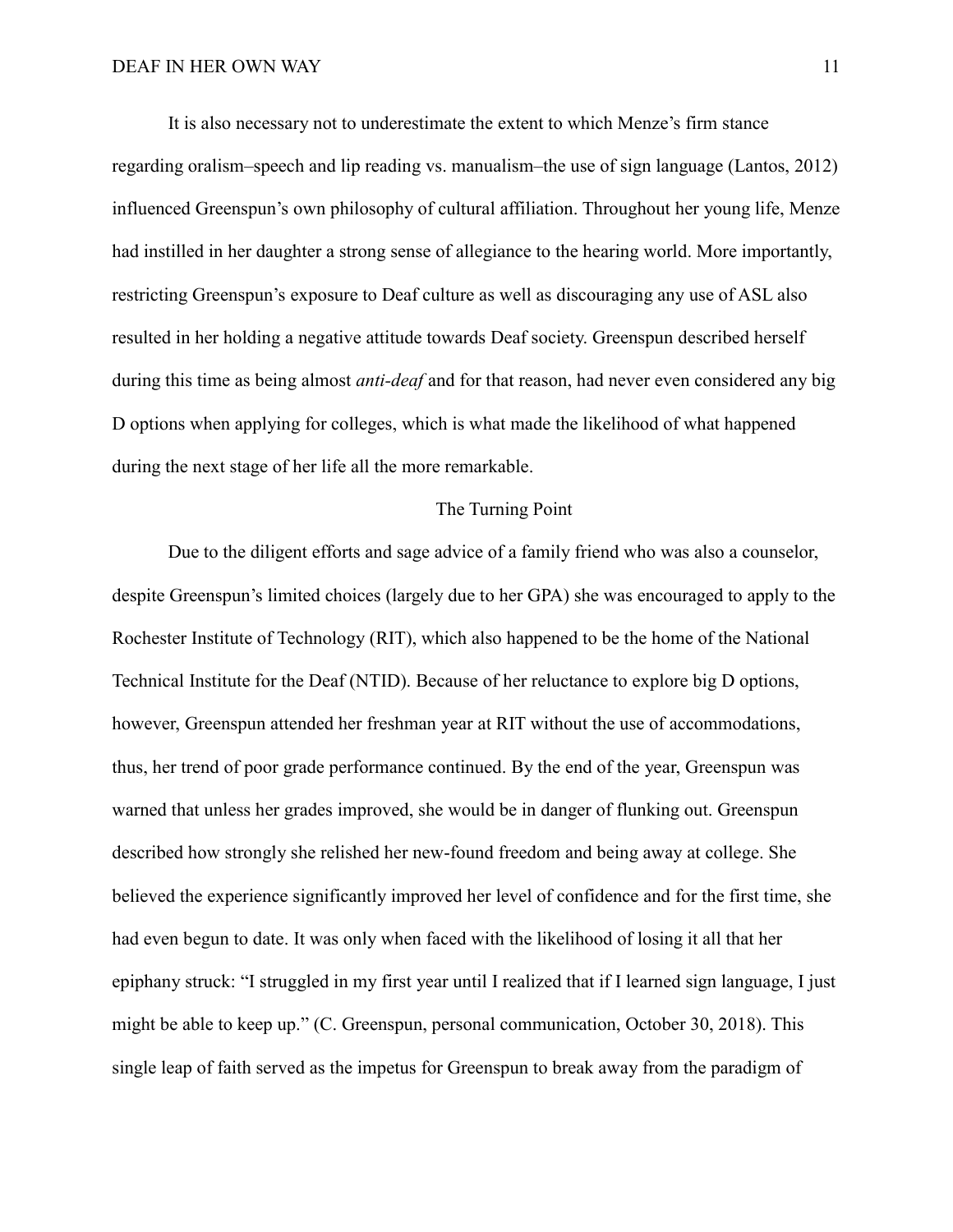oralism. Once she opened her mind to what NTID had to offer, Greenspun not only received accommodations and training in ASL, but also, for the first time gained exposure to the richness and complexity of Deaf culture:

I learned a little bit of sign during my first year but not enough to be able to use a sign interpreter. I felt that I needed to immerse myself with the Deaf culture. The summer between my freshman and sophomore year, I applied for, and got a job as a summer camp counselor at NTID. I plunged myself into the world of deafness and became a sponge, learning as much sign as possible. I also realized that there was more to just learning signs - I needed to learn the syntax of American Sign Language (ASL), and that there is more to just being deaf (the Deaf culture). I started my Sophomore year with determination. I knew I could do well if I could just hear what was going on. In the fall, I requested and used sign language interpreters. That semester was the first time I got A's, but here's the icing on the cake -- I got A's in *all* of my classes and for the rest of my years at RIT I remained on the dean's list, only pulling in A's... (C. Greenspun, personal communication, October 30, 2018).

After obtaining her bachelor's degree from RIT, Greenspun continued her career in the food and beverage sector. Her felicitous start as a waitress eventually led to a director's position in a prominent hotel chain, but after a while she found the long hours taxing and began to consider switching careers. In 1998, Greenspun applied for a circulation position at Yale University Library. From there, she continued to move up the ranks and now works in the library's information technology (IT) department and currently holds the title of Project Manager / Business Analyst.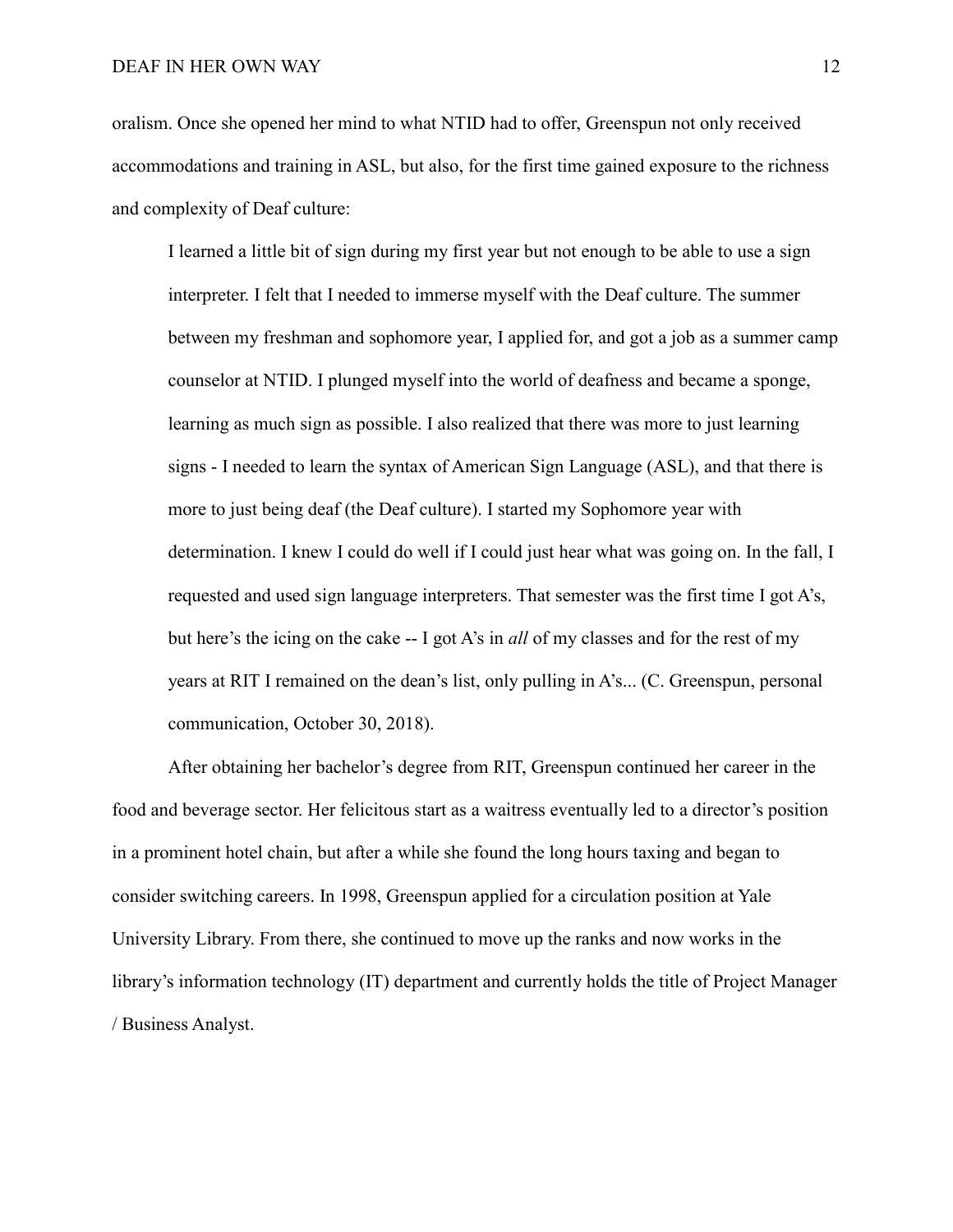### *DiversAbility* at Yale

During her twenty-year tenure at Yale University, Greenspun spent nearly half of it serving on the Provost's *Advisory Committee on Resources for Students and Employees with Disabilities.* The committee's charge was to ensure the University addressed any accessibility needs of disabled groups from an environmental and scholarly perspective. In 2015, Greenspun was approached by the Office of Diversity and Inclusion to chair a new affinity group focused on disability; thus, *DiversAbility@Yale* (2018) was launched. Also known as DAY, during its first year Greenspun focused her efforts on attracting membership and forming a cohesive community representative of multiple disabilities. Today, the group has over 100 subscribers on its listserv and a fifteen to twenty-member steering committee of dedicated stakeholders. In October 2017, in recognition of Disability Awareness Month DAY launched a series of disability related events (e.g., speakers, panels, training sessions) that proved so successful it became an annual event.

# The Cochlear Implant

While in her mid-forties, in 2009 Greenspun underwent surgery to receive a cochlear implant. Fully expecting it to yield positive outcomes, she spoke about how surprised she was to discover instead that she instantly hated it. After living within a calming (albeit often frustrating and excluding) cocoon of silence, Greenspun described the sudden and intrusive introduction into a world of cacophonous noise as highly disturbing. Prior to the operation, Greenspun had 30-35% hearing in both ears, but was warned the implant could (ironically) result in permanent hearing loss. This proved to be the case; as a result of the procedure Greenspun now retains only 30% of hearing in her right ear and none in her left. Intended as a permanent solution, cochlear procedures are not easily reversible. As such and particularly while in the presence of large groups, Greenspun has frequently opted to turn the device off by disconnecting its external aid.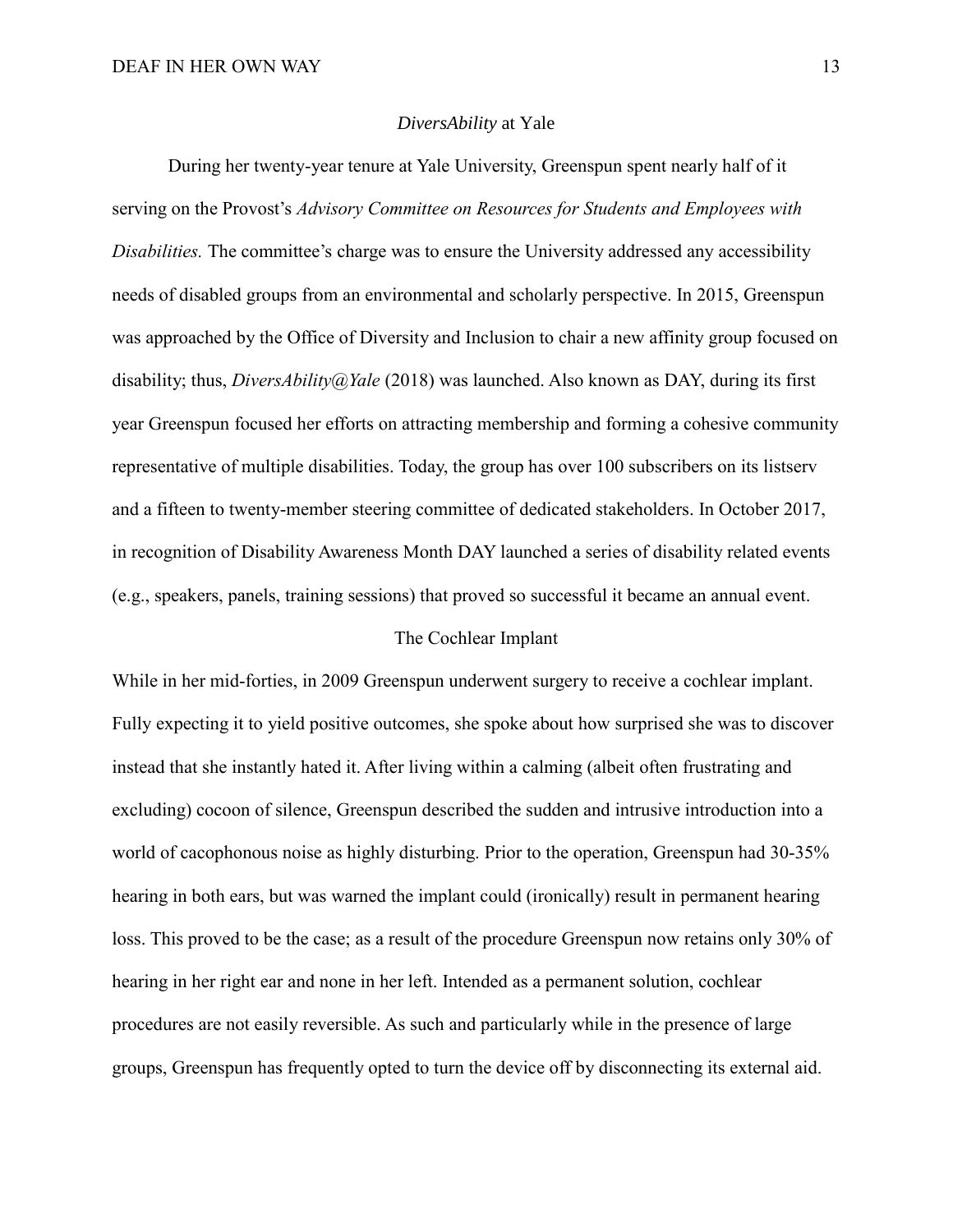There is a large body of evidence that challenges the positive outcomes of cochlear implants that are ethically, socially and developmentally grounded. First, there is the risky nature of the procedure itself. Humphries et al., 2012 discussed the physical harms from surgery (as experienced by Greenspun) and questions why such an invasive procedure is even deemed as necessary: "ethically speaking, a standard for success should be cochlear implants measured against hearing aids which are less invasive and do not cause permanent damage to the cochlea" (p. 2). Lantos (2012) concurred, stating there is not enough long-term data to determine the implant's effects, particularly when performed on children at an early age. Moreover, Lantos' review revealed that during the mid-eighties, the procedure was performed upon children well before receiving its FDA approval in 1990. Lastly, Lund's 2016 meta-analysis reported mixed empirical findings that questioned whether or not children that receive cochlear implants would be able to *catch-up* to their hearing counterparts in the development of a full vocabulary. These findings underscore the Deaf community's concerns over the rising popularity of cochlear surgery, which has been opted for in 80% of deaf children in the developed world over less invasive options (Humphries et al., 2012).

# Conclusion

Today, Greenspun continues to excel in her work at Yale University. In 2018, she began serving on an international steering committee related to her job in library systems, which allows her to travel domestically and abroad. Greenspun is also the mother of two active (hearing) boys, Garrett, age eleven and Nicolas, nine. While her immediate family never opted to acquire either Cued Speech or ASL, Greenspun taught her boys those techniques and proudly shared they both began speaking [signing] to her in as early as six months old. This is consistent with the literature that suggests ASL is not disruptive to a child's verbal acquisition in later years. Thompson et al.,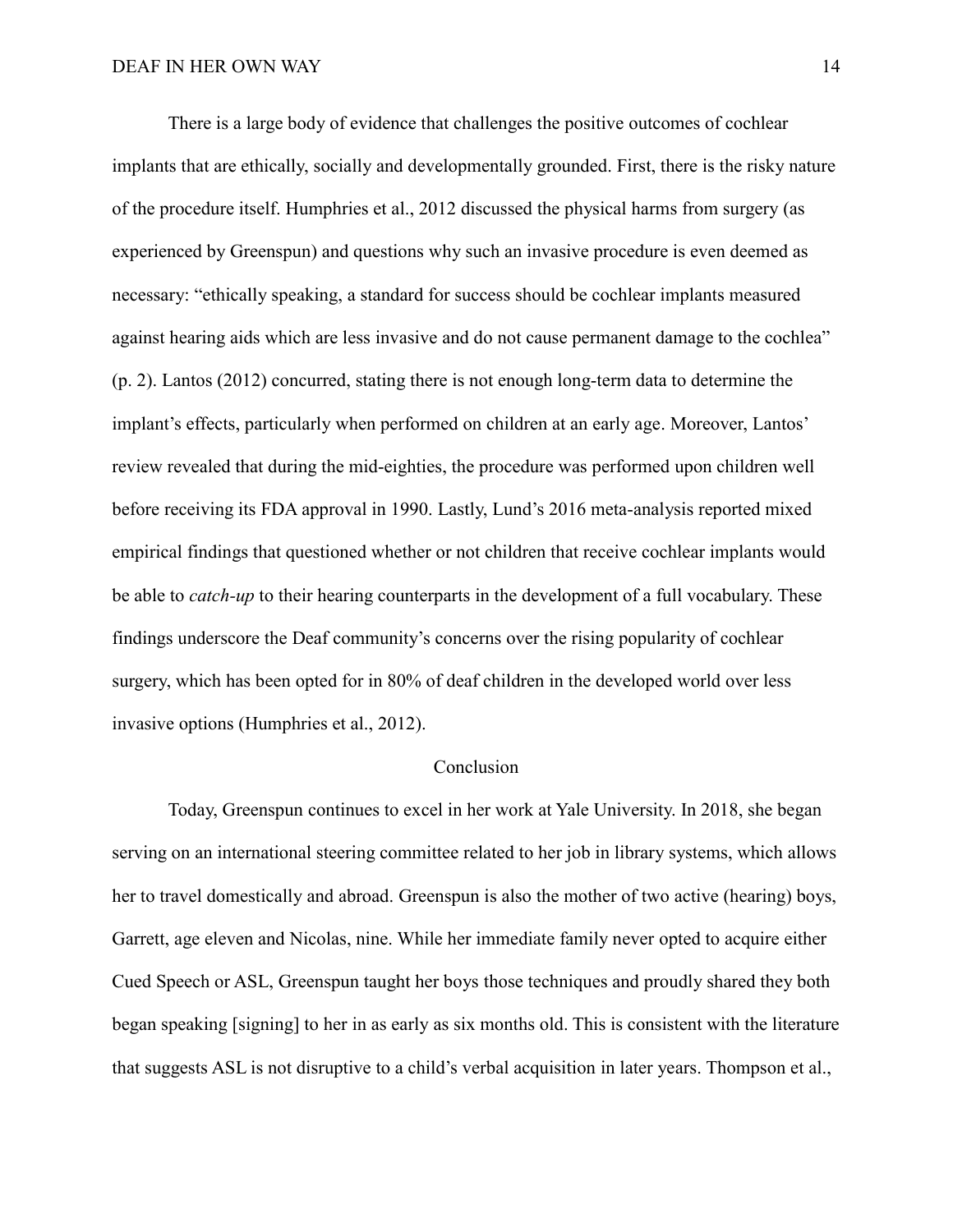### DEAF IN HER OWN WAY 15

2007 posited both deaf *and* hearing children can potentially benefit from an early introduction to sign language. The study further indicated that any non-verbal conduit established prior to an infant being able to articulate sounds could later be either discontinued or employed as a second language. For her sons, Greenspun opted for the latter approach and today, both are bilingual and able to freely converse with their mother by utilizing either method.

Greenspun acknowledged that personally, academically and professionally, the acquisition of ASL was a transformative game-changer in her life. Moreover, ASL introduced Greenspun to an entire culture she never believed she was even a part of–despite the fact she was deaf–as well as to an array of beneficial services she didn't realize she was entitled to. Today, Greenspun remains optimistic about the future, and while all roads are not clear and new linguistic challenges abound–namely, lip reading an array of foreign accents as part of her steering committee work–there is little doubt that Greenspun will prevail by assiduously invoking her strength of character and by being deaf in her own way.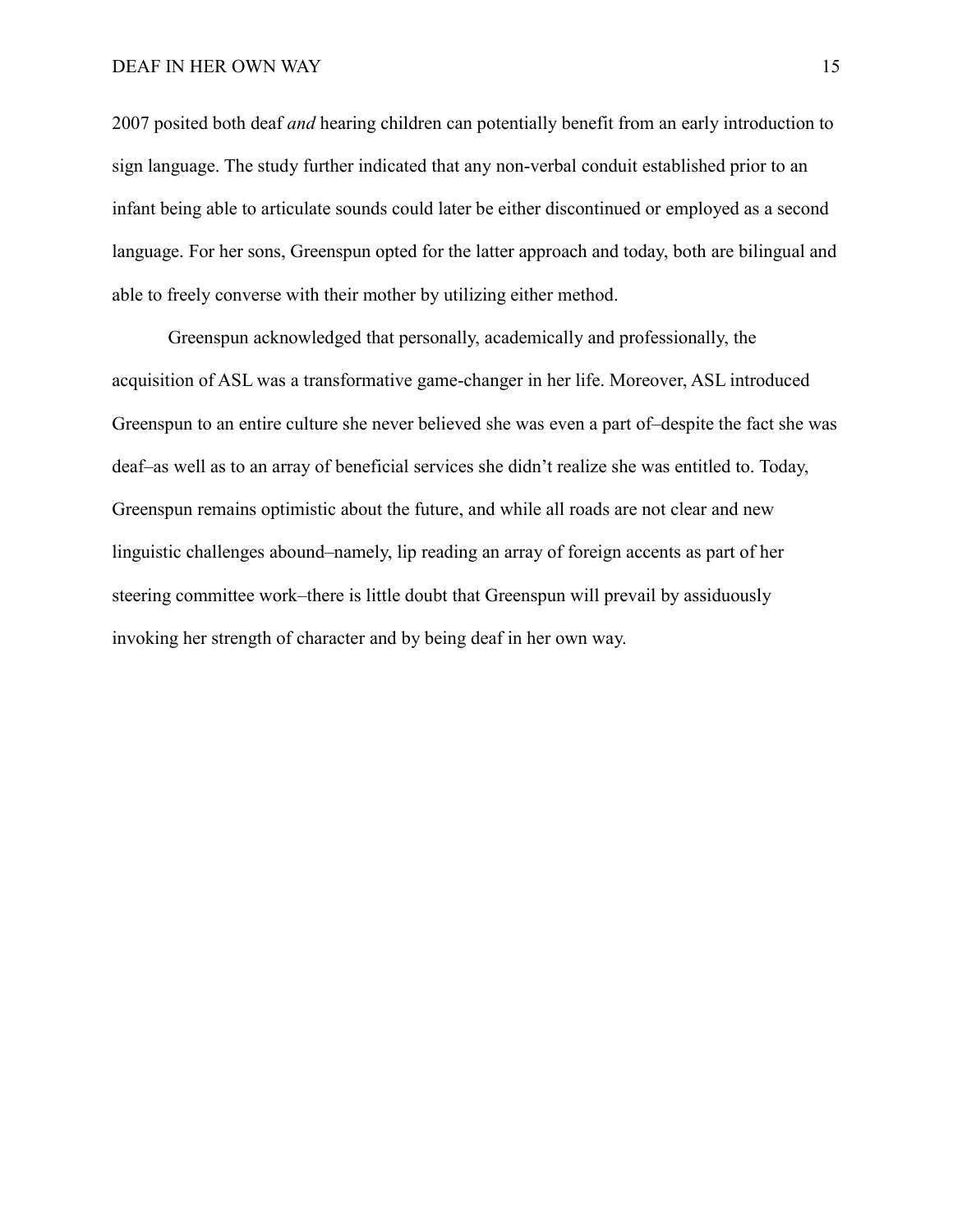### References

Antia, S. (2013). Deaf and hard-of-hearing students in the mainstream. *Raising and Educating Deaf Children: Foundations for Policy, Practice and Outcomes.* Retrieved from: http://www.raisingandeducatingdeafchildren.org/2014/01/01/deaf-and-hard-of-hearingstudents-in-the-mainstream/

- Batterbury, S. C. E. (2014). Democratising policy theories: Enhancing prospects for language justice for sign language peoples. *Policy and Politics*, *42*, 547-564. doi: 10.1332/030557312X655701
- *DiversAbility at Yale*. (2018) Retrieved from<https://day.yale.edu/>
- Giese, K. (2018). *Cued speech: An opportunity worth recognizing*. Retrieved from http://www3.gallaudet.edu/Documents/Clerc/Odyssey/2018\_issue/ODYSSEY-2018-pg-54-58-Giese.pdf
- Humphries, T., Kushalnagar, P., Mathur, G., Napoli, D. J., Padden, C., Rathmann, C., & Smith, S. (2012). Language acquisition for deaf children: Reducing the harms of zero tolerance to the use of alternative approaches. *Harm Reduction Journal*, *9*(1), 16:1-9. doi: 10.1186/1477-7517-9-16
- Jambor, E., & Elliott, M. (2005). Self-esteem and coping strategies among deaf students. *Journal of Deaf Studies and Deaf Education*, *10*, 63-81. doi:10.1093/deafed/eni004
- Ladd, P. (2003). *Understanding deaf culture: In search of deafhood*. Clevedon, England: Multilingual Matters.
- Lantos, J. D. (2012). Ethics for the pediatrician: The evolving ethics of cochlear implants in children. *Pediatrics in Review, 33*, 323-326. doi: 10.1542/pir.33-7-323